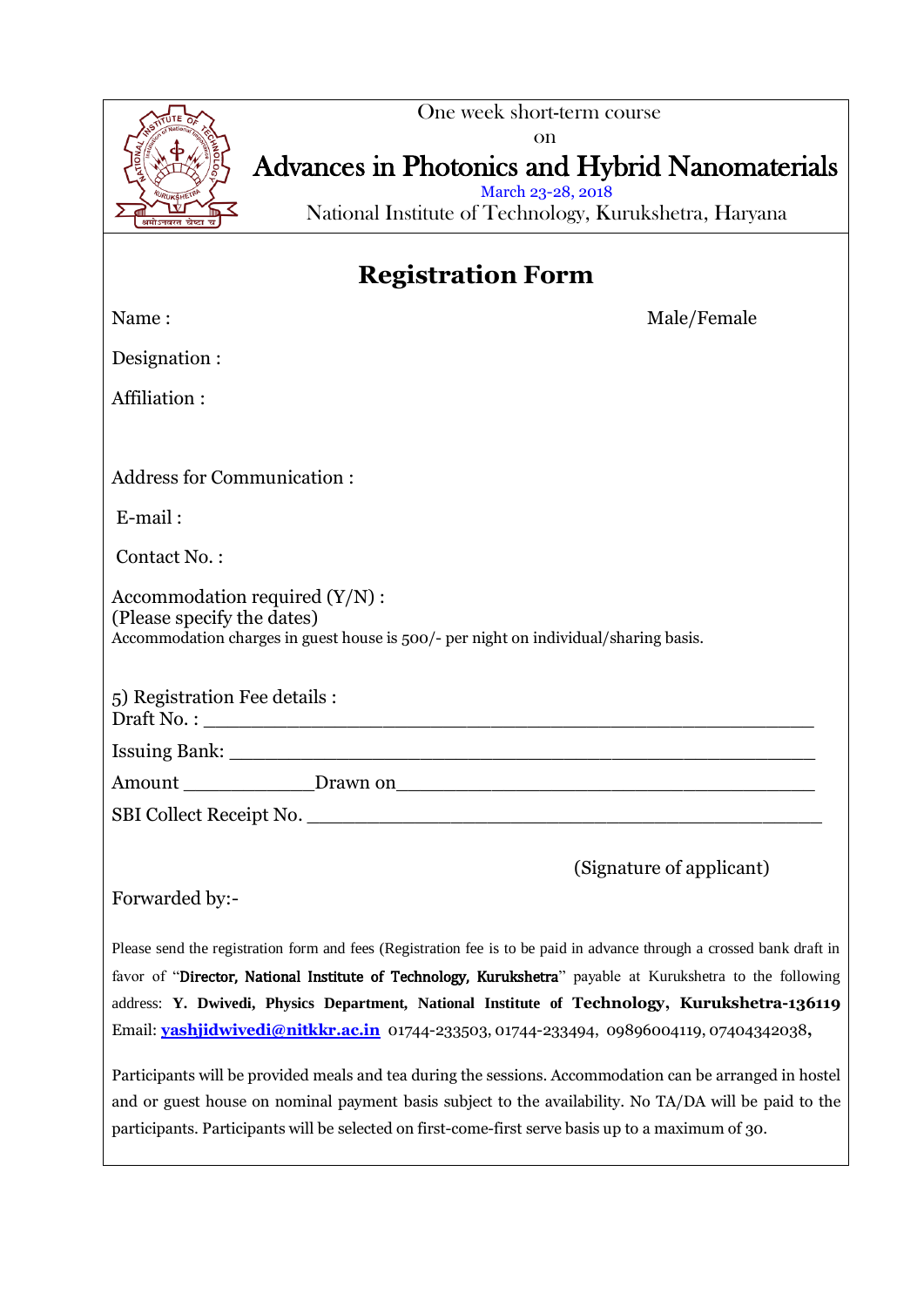### **About Kurukshetra**

Kurukshetra the land of the Mahabharata where the quest for wisdom and Absolute started with the rendering of sermon by Lord Krishna and also known as Dharmshetra. The famous tourist spots are Brahmasarovar, Jyotisar, Dharohar, Panorma, Sanihit Sarovar, Kalpana Chawala Planitarium, etc. In addition to its spiritual significance, the town has steadily developed into a centre of academic excellence.

### **About NIT Kurukshetra**

National Institute of Technology, Kurukshetra, formally known as Regional Engineering College, was established in 1963. The Institute was conferred upon the status of Deemed University on June 26, 2002. Recently, the Institute has been declared an Institution of National Importance by MHRD, Govt. of India. Institute has B.Tech, M.Tech., MBA and MCA Courses in various disciplines with annual intake of about 1500 students. Institute also offers excellent facilities for advanced research in the emerging areas of Science and Technology leading to Ph.D. degree. The Institute has well qualified and dedicated faculty along with finest supporting staff, laboratories and other infrastructure.

### **About Physics Department**

In addition to fundamental Physics courses for B. Tech. students, Department of Physics runs two foursemester M. Tech. programme in Instrumentation and Nanotechnology and offers Ph.D. in different areas to keep synergy with the evolving innovations and developments in various fields of experimental and theoretical Physics. Apart from this, the department has highly sophisticated instruments facilities for advance research and the faculty members of department hold many research projects sponsored through SERB, DST, DRDO, UGC and BRNS etc.

**Convener Prof. Neena Jaggi** Professor, Department of Physics

### **Course Coordinators**

**Dr. Y. Dwivedi** Assistant Professor, Department of Physics **Dr. Awnish Kumar Tripathi** Assistant Professor, Department of Physics

### **Members**

**Prof. J. K. Quamara Prof. Ashavani Kumar Dr. R. P. Chauhan Dr. Anurag Gaur Dr. Ashok Kumar Dr. C R Mariappan Dr. Prakash Chand Dr. Arun Kumar Dr. Amit Kumar Dr. Sohan lal Dr. Nitika Chauhan Dr. Madan** 

### **Important Dates**

**Registration Last date:** March 05, 2018 **Notification of selection:** March 05,2018

Application should be made on the registration form with following registration fee :

| <b>Participant</b> | <b>Registration fee (Rs)</b> |  |
|--------------------|------------------------------|--|
| <b>Faculty</b>     | $2000/-$                     |  |
| <b>Students</b>    | $1500/-$                     |  |

## **Registration form should be sent to Head**

### **Department of Physics**

N.I.T. Kurukshetra-136119 (Haryana) Email: [yashjidwivedi@nitkkr.ac.in](mailto:yashjidwivedi@nitkkr.ac.in) Ph. 01744-233503, 01744-233494, Mobile: 9896004119, 07404342038



One week short-term course **On** 

# Advances in Photonics and Hybrid Nanomaterials

# **March 23 - 28, 2018**



**Organizing by**

**Department of Physics National Institute of Technology Kurukshetra-136119 (Haryana)**